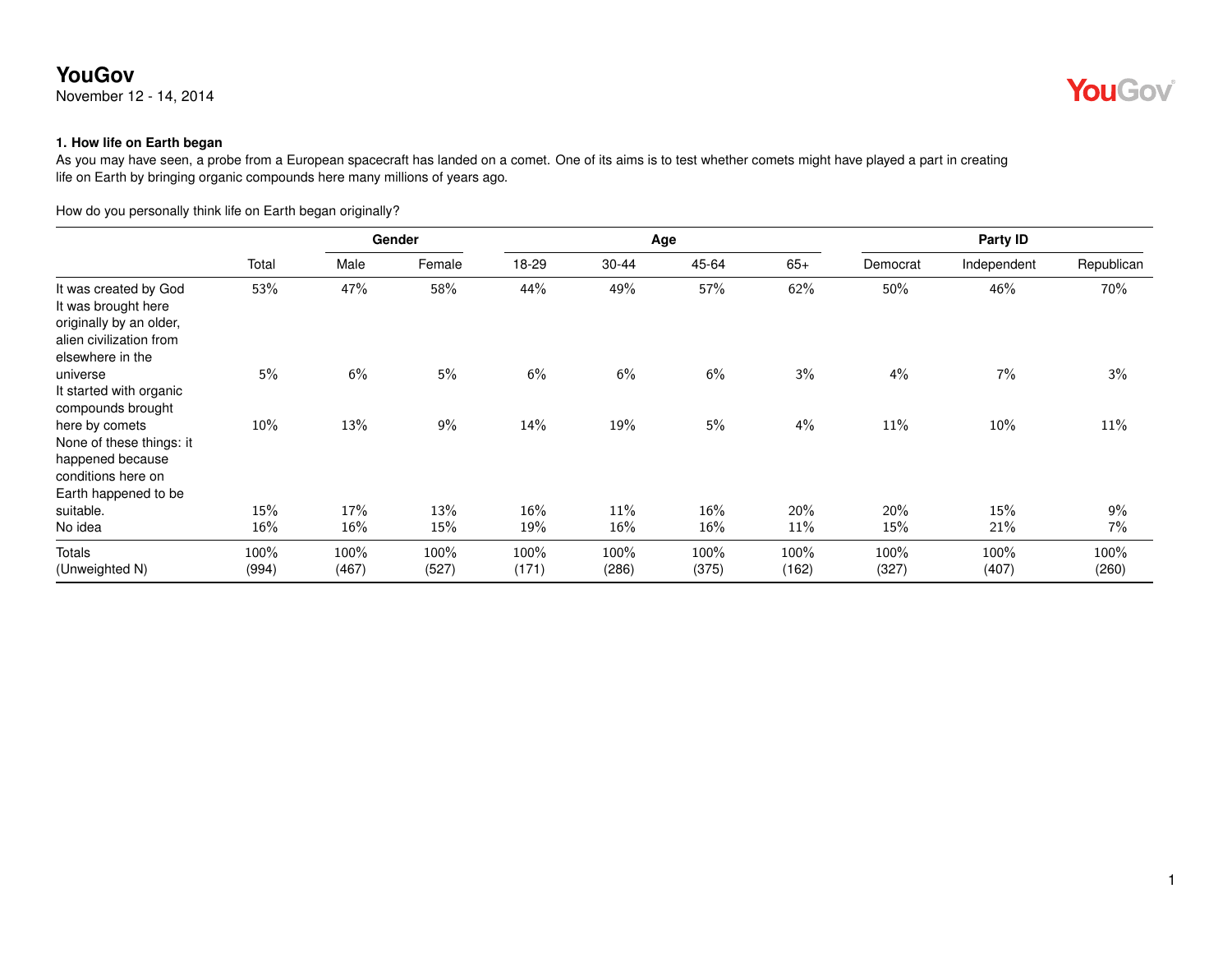November 12 - 14, 2014

| OH |  |
|----|--|
|----|--|

|                                                                                                                        |               |               | Race          |               |               | <b>Family Income</b> |               |               | Region        |               |               |
|------------------------------------------------------------------------------------------------------------------------|---------------|---------------|---------------|---------------|---------------|----------------------|---------------|---------------|---------------|---------------|---------------|
|                                                                                                                        | Total         | White         | <b>Black</b>  | Hispanic      | Under 40      | 40-80                | $80+$         | Northeast     | Midwest       | South         | West          |
| It was created by God<br>It was brought here<br>originally by an older,<br>alien civilization from<br>elsewhere in the | 53%           | 50%           | 70%           | 57%           | 49%           | 59%                  | 52%           | 49%           | 55%           | 60%           | 42%           |
| universe<br>It started with organic<br>compounds brought                                                               | 5%            | 5%            | 4%            | 6%            | 9%            | 3%                   | 3%            | 2%            | 6%            | 6%            | 7%            |
| here by comets<br>None of these things: it<br>happened because<br>conditions here on<br>Earth happened to be           | 10%           | $11\%$        | 5%            | 15%           | 14%           | 8%                   | 9%            | 13%           | 5%            | 9%            | 18%           |
| suitable.                                                                                                              | 15%           | 18%           | 9%            | 6%            | 11%           | 19%                  | 22%           | 15%           | 14%           | 14%           | 19%           |
| No idea                                                                                                                | 16%           | 16%           | 12%           | 16%           | 18%           | 11%                  | 13%           | 21%           | 20%           | 12%           | 14%           |
| Totals<br>(Unweighted N)                                                                                               | 100%<br>(994) | 100%<br>(741) | 100%<br>(118) | 100%<br>(135) | 100%<br>(359) | 100%<br>(297)        | 100%<br>(205) | 100%<br>(174) | 100%<br>(225) | 100%<br>(386) | 100%<br>(209) |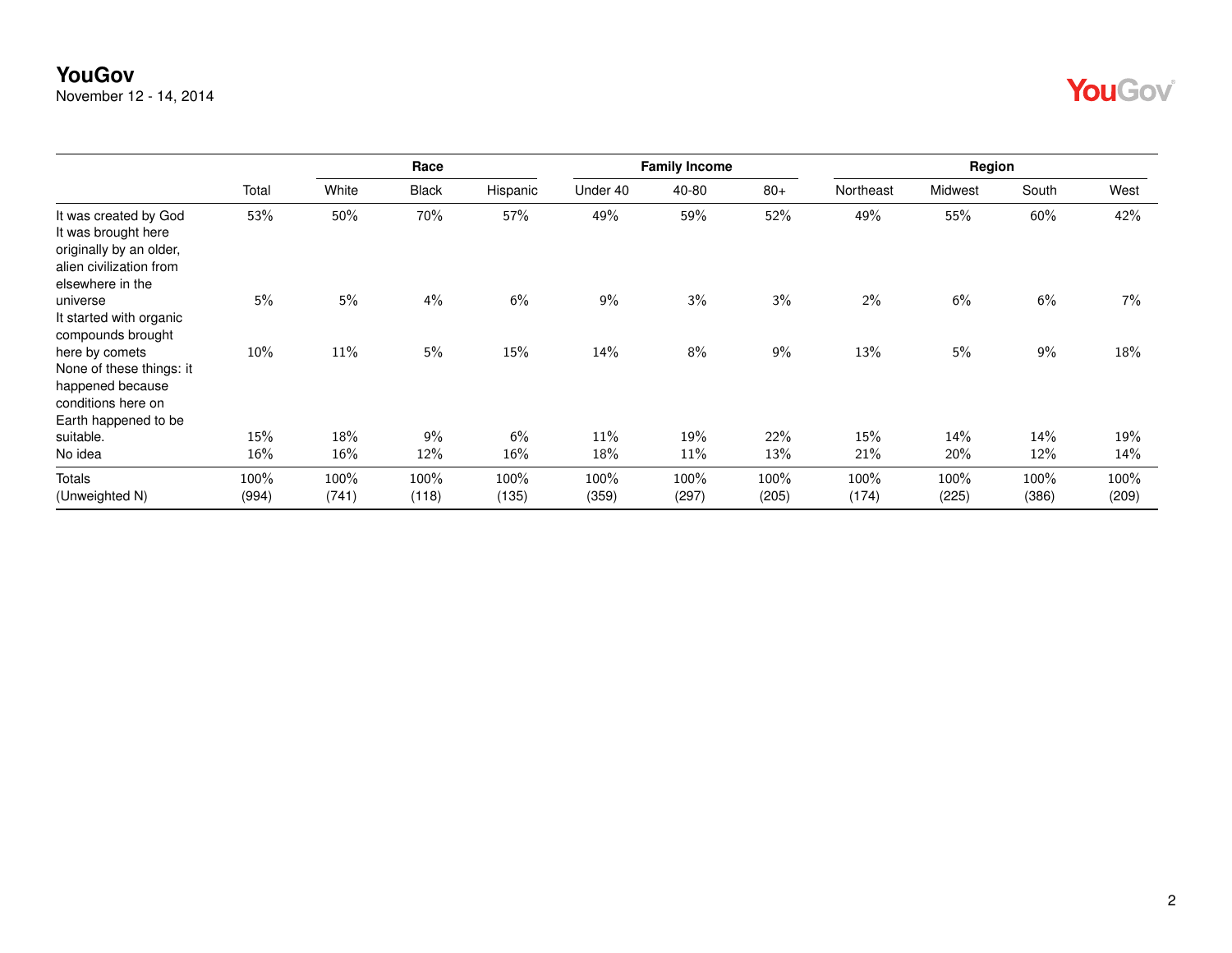November 12 - 14, 2014

# YouGov®

#### **2. Intelligent life elsewhere**

How likely do you think it is that there is intelligent life elsewhere in the universe?

|                 |        | Gender |        |       |           | Age   | Party ID |          |             |            |
|-----------------|--------|--------|--------|-------|-----------|-------|----------|----------|-------------|------------|
|                 | Total  | Male   | Female | 18-29 | $30 - 44$ | 45-64 | $65+$    | Democrat | Independent | Republican |
| Very likely     | 37%    | 40%    | 34%    | 37%   | 38%       | 39%   | 33%      | 40%      | 39%         | 31%        |
| Fairly likely   | 30%    | 32%    | 29%    | 31%   | 25%       | 32%   | 35%      | 31%      | 31%         | 28%        |
| Fairly unlikely | 8%     | 6%     | 9%     | 7%    | 9%        | $7\%$ | 8%       | 5%       | 9%          | 10%        |
| Very unlikely   | $11\%$ | 11%    | 11%    | 10%   | 11%       | 12%   | 13%      | 8%       | 8%          | 22%        |
| Don't know      | 13%    | 10%    | 16%    | 15%   | 17%       | 10%   | 12%      | 16%      | 13%         | 10%        |
| Totals          | 100%   | 100%   | 100%   | 100%  | 100%      | 100%  | 100%     | 100%     | 100%        | 100%       |
| (Unweighted N)  | (998)  | (468)  | (530)  | (171) | (287)     | (378) | (162)    | (329)    | (409)       | (260)      |

|                          |               |               | Race          |               |               | <b>Family Income</b> |               |               | Region        |               |               |  |
|--------------------------|---------------|---------------|---------------|---------------|---------------|----------------------|---------------|---------------|---------------|---------------|---------------|--|
|                          | Total         | White         | <b>Black</b>  | Hispanic      | Under 40      | 40-80                | $80+$         | Northeast     | Midwest       | South         | West          |  |
| Very likely              | 37%           | 38%           | 36%           | 32%           | 38%           | 37%                  | 41%           | 38%           | 31%           | 36%           | 44%           |  |
| Fairly likely            | 30%           | 31%           | 25%           | 29%           | 27%           | 33%                  | 33%           | $30\%$        | 37%           | 30%           | 25%           |  |
| Fairly unlikely          | 8%            | 8%            | 4%            | 11%           | $9\%$         | $7\%$                | 7%            | 9%            | 8%            | $9\%$         | 6%            |  |
| Very unlikely            | 11%           | 11%           | 15%           | 12%           | 13%           | $10\%$               | 9%            | $7\%$         | 13%           | 13%           | $10\%$        |  |
| Don't know               | 13%           | 12%           | 19%           | 15%           | 13%           | 12%                  | $10\%$        | 17%           | 11%           | 12%           | 15%           |  |
| Totals<br>(Unweighted N) | 100%<br>(998) | 100%<br>(746) | 100%<br>(117) | 100%<br>(135) | 100%<br>(359) | 100%<br>(299)        | 100%<br>(206) | 100%<br>(175) | 100%<br>(227) | 100%<br>(386) | 100%<br>(210) |  |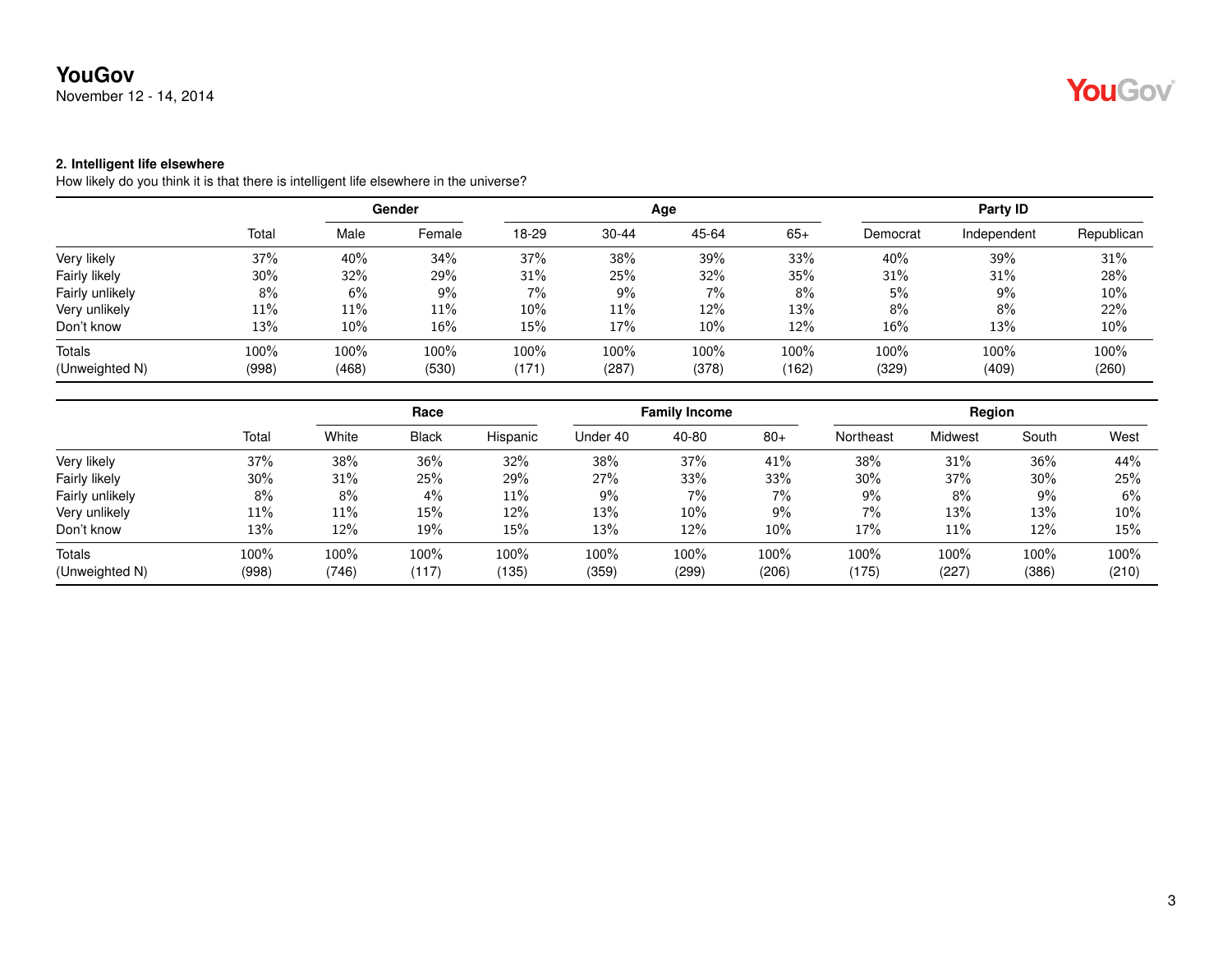November 12 - 14, 2014

# YouGov®

#### **3. Travel to space**

If you had a chance in your lifetime to travel to outer space and money were no object, would you do so or not?

|       | Gender |        |       |           |       | Party ID     |          |             |               |
|-------|--------|--------|-------|-----------|-------|--------------|----------|-------------|---------------|
| Total | Male   | Female | 18-29 | $30 - 44$ | 45-64 | $65+$        | Democrat | Independent | Republican    |
| 22%   | 30%    | 15%    | 23%   | 24%       | 24%   | 14%          | 21%      | 24%         | 21%           |
| 29%   | 31%    | 27%    | 41%   | $30\%$    | 26%   | 18%          | 28%      | 29%         | 29%           |
| 23%   | 20%    | 25%    | 17%   | 28%       | 21%   | 25%          | 22%      | 24%         | 22%           |
| 26%   | 18%    | 34%    | 19%   | 18%       | 28%   | 44%          | $30\%$   | 23%         | 28%           |
| 100%  | 100%   | 100%   | 100%  | 100%      | 100%  | 100%         | 100%     | 100%        | 100%<br>(259) |
|       | (996)  | (468)  | (528) | (169)     | (288) | Age<br>(377) | (162)    | (329)       | (408)         |

|                      |       | Race  |              |          | <b>Family Income</b> |       |         | Region    |                |       |       |
|----------------------|-------|-------|--------------|----------|----------------------|-------|---------|-----------|----------------|-------|-------|
|                      | Total | White | <b>Black</b> | Hispanic | Under 40             | 40-80 | $80+$   | Northeast | <b>Midwest</b> | South | West  |
| Definitely would     | 22%   | 23%   | 15%          | 25%      | 18%                  | 24%   | 27%     | 21%       | 19%            | 24%   | 23%   |
| Probably would       | 29%   | 28%   | 32%          | 32%      | 34%                  | 26%   | 24%     | 34%       | 25%            | 27%   | 31%   |
| Probably would not   | 23%   | 24%   | 22%          | 15%      | 24%                  | 21%   | 24%     | 21%       | 25%            | 22%   | 23%   |
| Definitely would not | 26%   | 25%   | 32%          | 28%      | 23%                  | 28%   | 25%     | 24%       | 30%            | 27%   | 22%   |
| <b>Totals</b>        | 100%  | 100%  | 100%         | $100\%$  | 100%                 | 100%  | $100\%$ | 100%      | 100%           | 100%  | 100%  |
| (Unweighted N)       | (996) | (744) | (118)        | 134      | (358)                | (298) | (206)   | (175)     | (226)          | (386) | (209) |